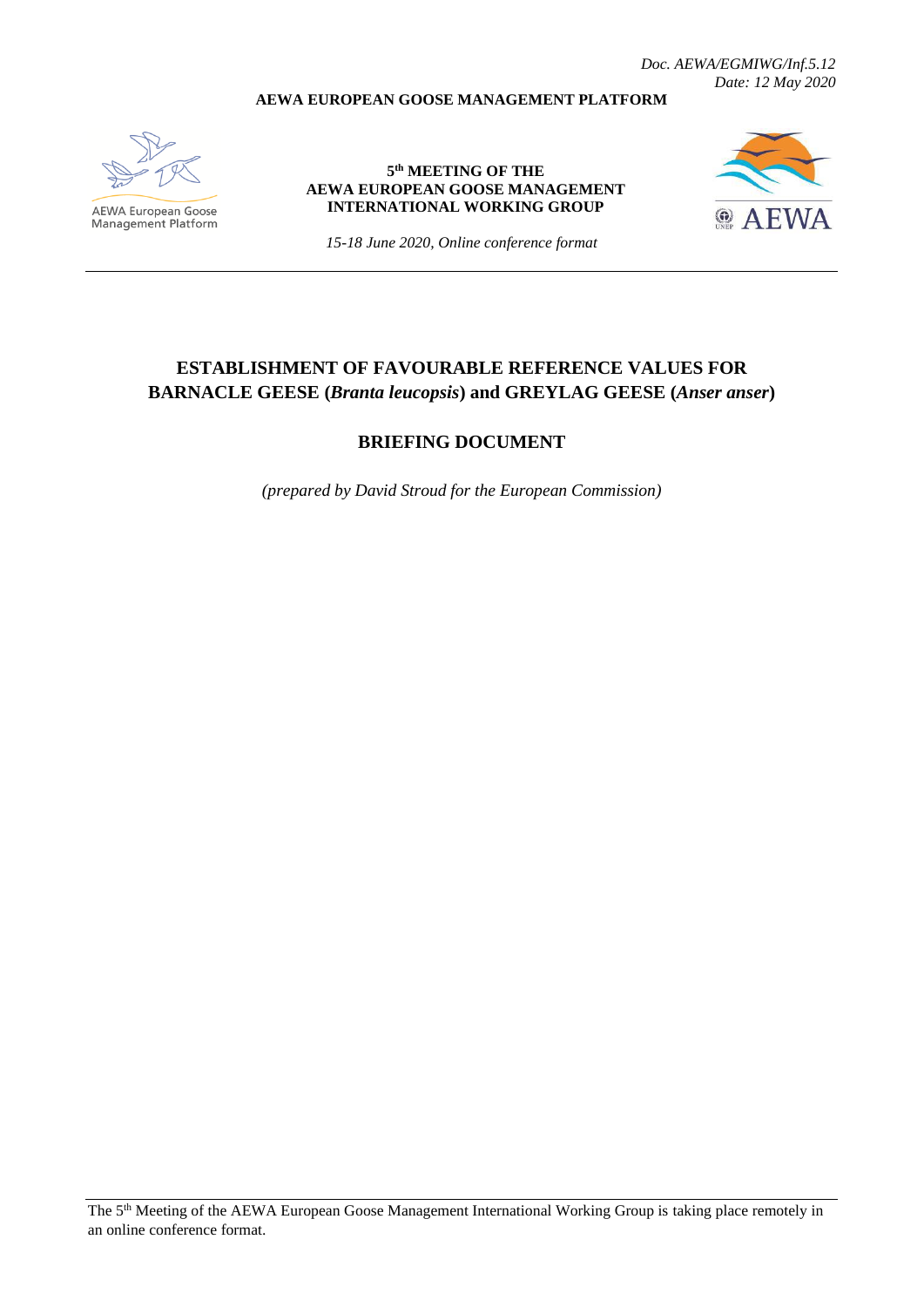# **Establishment of Favourable Reference Values for Barnacle Geese** *Branta leucopsis* **and Greylag Geese** *Anser anser*

# *Briefing document*

This document summarises approaches proposed by the African-Eurasian Waterbirds Agreement (AEWA) Secretariat to establish Favourable Reference Values (FRVs) for two species of geese within the context of activities under its European Goose Management Platform (EGMP)<sup>1</sup>.

**This document does not necessarily reflect the position of the European Commission or other Parties. It is only meant to recall the context and facilitate the understanding of the two AEWA's papers.** 

**The approaches described just apply to these species within the context of AEWA implementation only.**

# **1. What are Favourable Reference Values?**

A fundamental objective of international treaties on bird conservation (below) is to achieve and/or maintain the favourable conservation status of species. Favourable Reference Values are attributes, defined separately for each species, that help assess, at any point in time, whether the conservation status of that species is indeed favourable.

Values are separately established in relation to population size (*i.e.* how many birds there are); for range (where they occur); and for habitat (whether there is enough to support the species).

In relation to Barnacle and Greylag Geese under AEWA, FRVs are established at the scale of biogeographical populations (and sometimes for smaller scale units of management). They will be important references for future assessment of the conservation status of these two species.

# **2. Legal and policy background**

The situation is complex as it involves interactions between four different legal frameworks, as well as being informed by guidance relating to the implementation of a fifth.

## *Legal frameworks*

• **AEWA** established the EGMP through [a decision](https://www.unep-aewa.org/sites/default/files/document/aewa_mop6_res4_cons_sust_use_mwb_en.docx) of its sixth Meeting of Parties in 2015 as a "process to address sustainable use of goose populations and to provide for the resolution of human-goose conflicts." As a fundamental principle of the Agreement, [Article II.1](https://www.unep-aewa.org/sites/default/files/basic_page_documents/agreement_text_english_final.pdf) requires that "Parties shall take co-ordinated measures to maintain migratory waterbird species in a favourable conservation status or to restore them to such a status."

 $1$ <sup>1</sup> The references of the full papers are the following:

Barnacle Goose : Revision of Doc. AEWA/EGMIWG/4.17/Rev.1 presented at the 4th Meeting of the AEWA EGM IWG on 18-20 June 2019 in Perth, Scotland, UK - dated 07/10/2019

<sup>-</sup> Greylag Goose: 2nd revision of Doc. AEWA/EGMIWG/4.16/Rev.1 presented at the 4th Meeting of the AEWA EGM IWG on 18-20 June 2019 in Perth, Scotland, UK - dated 04/11/2019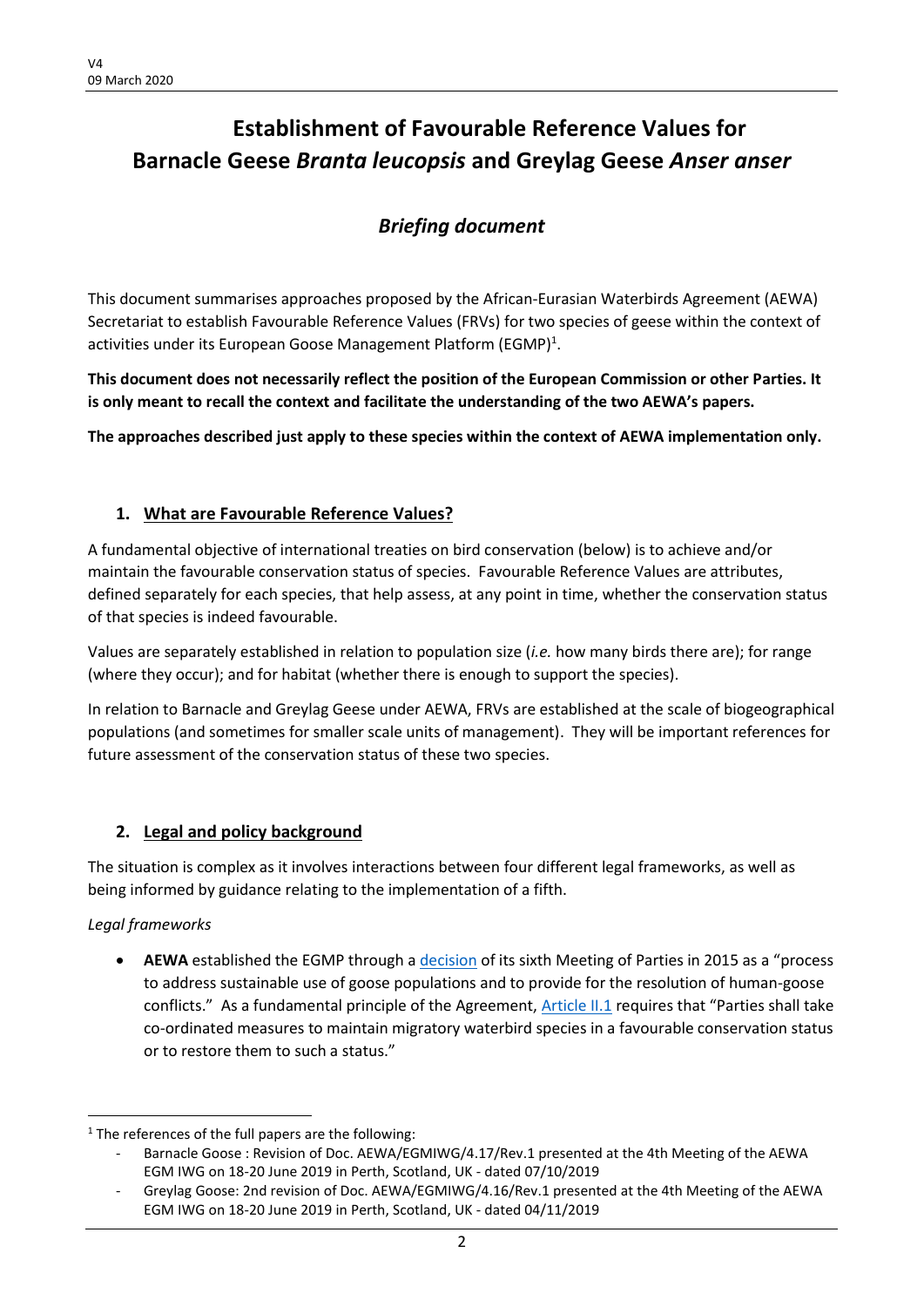- AEWA adopts definitions of terms related to conservation status and its favourability established by Article I, subparagraphs 1(a) to (k), of the **Convention on Migratory Species** (CMS) - given in the Appendix below.
- For those AEWA Parties that are EU Member States, the **EU Directive on the conservation of wild birds** provides a legally binding framework for bird conservation and management.
- All relevant AEWA Parties are Member States of the Council of Europe, and so the species protection provisions of **Bern Convention on the conservation of European wildlife and natural habitats** are relevant.
- Guidance on establishing FRVs for non-avian species, and habitat types, have been established for use in relation to reporting under Article 17 of the **EU Habitats Directive**<sup>2</sup>. Parties involved in the EGMP have agreed to closely follow these standards in the absence of detailed established processes under AEWA or the Birds Directive. This approach is sensible because:
	- (1) the Favourable Conservation Status (FCS) definition in the Habitats Directive very closely resembles the CMS definitions applied in the context of AEWA; and
	- (2) most Range States already have experience applying the Habitats Directive FCS concept.
- The process is informed also by guidance from AEWA's Technical Committee on the interpretation of Favourable Conservation Status in the context of setting population targets for AEWA international species action and management plans*<sup>3</sup>* .

#### *Legal status of the two relevant species*

- The two goose species have different legal status:
	- o **Birds Directive.** Barnacle Geese are listed on Annex I (which triggers an obligation to designate SPAs for the species) and are not listed on Annex II (meaning that they are not to be hunted in any EU Member State). Greylag Geese however are not listed on Annex I but are included in Annex IIA meaning that they may be hunted in all EU Member States under the provisions of the Directive.
	- o **AEWA.** Legal provisions vary according to population (rather than being determined at species scale as for Birds Directive) (Table 1). Under AEWA hunting of the Greylag Geese, and the Greenland and Russian populations of Barnacle Geese is possible.

AEWA Parties adopted International Single Species Management Plans for the NW/SW European population of Greylag Geese<sup>4</sup>, and for Barnacle Geese<sup>5</sup> in 2018 which establish high-level management objectives for the species.

o **Bern Convention.** Barnacle, but not Greylag, Geese are listed on Appendix II of the Bern Convention which requires their strict protection.

<sup>2</sup> DG Environment 2017. [Reporting under Article 17 of the Habitats Directive: explanatory notes and guidelines for the](https://circabc.europa.eu/d/a/workspace/SpacesStore/d0eb5cef-a216-4cad-8e77-6e4839a5471d/Reporting%20guidelines%20Article%2017%20final%20May%202017.pdf)  [period 2013-2018. B](https://circabc.europa.eu/d/a/workspace/SpacesStore/d0eb5cef-a216-4cad-8e77-6e4839a5471d/Reporting%20guidelines%20Article%2017%20final%20May%202017.pdf)russels. *Referred to simply as EU Guidance elsewhere*

<sup>3</sup> AEWA Technical Committee. 2017. *Guidance on the interpretation of Favourable Conservation Status in the context of setting population targets for AEWA international species action and management plans*. Doc AEWA/BGMPWS 1.5.

<sup>4</sup> Powolny, T., Jensen, G.H., Nagy, S., Czajkowski, A., Fox, A.D., Lewis, M. & Madsen, J. (compilers) 2018. *AEWA [International Single](https://www.unep-aewa.org/en/publication/international-single-species-management-plan-greylag-goose-northwestsouthwest-european)  [Species Management Plan for the Greylag Goose \(](https://www.unep-aewa.org/en/publication/international-single-species-management-plan-greylag-goose-northwestsouthwest-european)*Anser anser*) - Northwest/Southwest European population.* AEWA Technical Series No. 71. Bonn, Germany.

<sup>&</sup>lt;sup>5</sup> Jensen, G.H., Madsen, J., Nagy, S. & Lewis M. (compilers) 2018. AEWA International Single Species Management Plan for the Barnacle Goose (Branta leucopsis) - [Russia/Germany & Netherlands population, East Greenland/Scotland & Ireland](https://www.unep-aewa.org/sites/default/files/publication/ts70_issmp_barnacle%20goose_complete.pdf)  [population, Svalbard/South-west Scotland population.](https://www.unep-aewa.org/sites/default/files/publication/ts70_issmp_barnacle%20goose_complete.pdf) AEWA Technical Series No. 70. Bonn, Germany.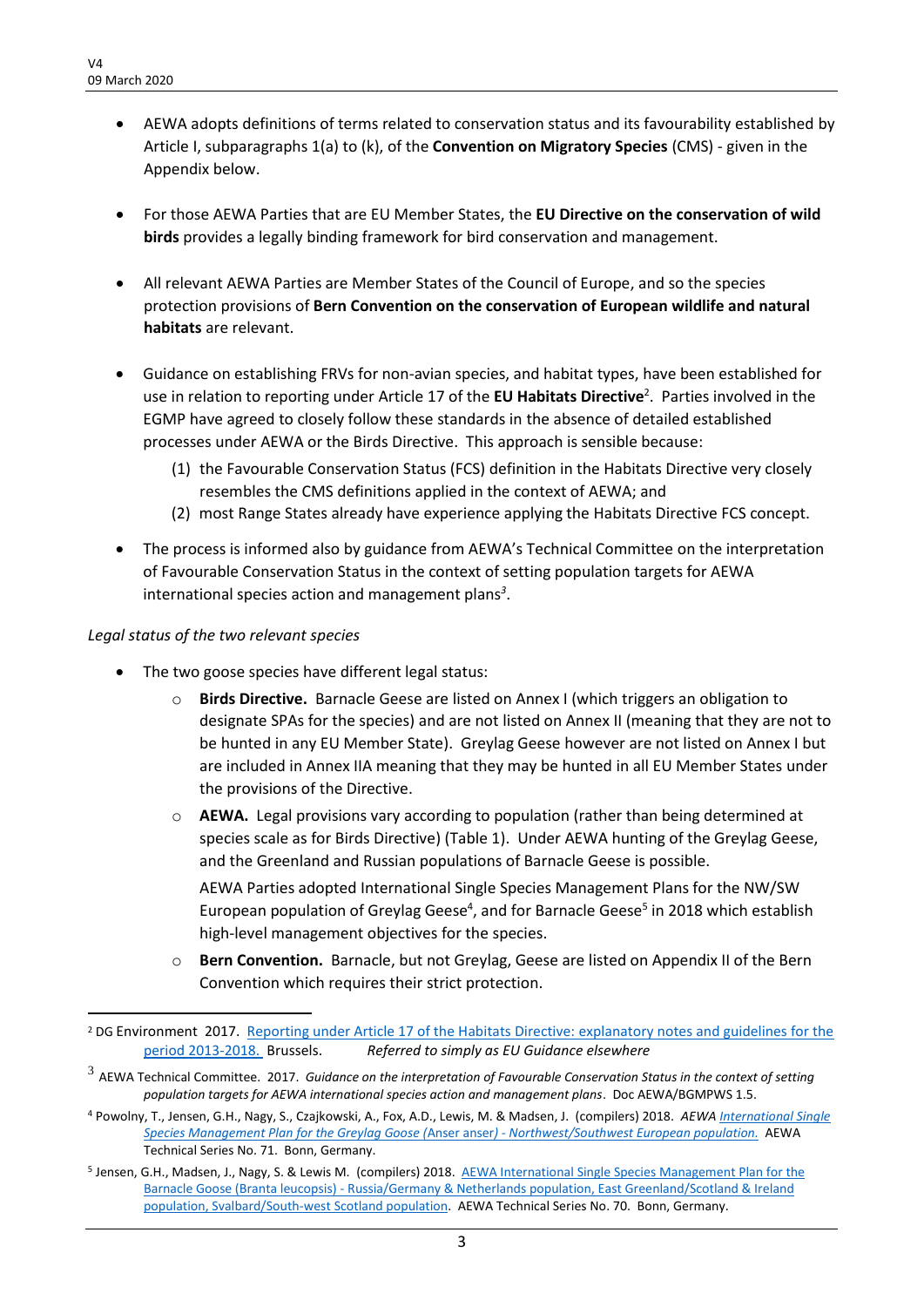## **3. About the species**

### **Distribution and Range States**

Populations of the two species are migratory (or partially migratory) and occur in multiple Range States. There are non-migratory components of some populations. For Barnacle Geese, all of the arctic breeding areas are outside the EU.

Three populations of Barnacle Geese and one of Greylag Geese are under consideration by EGMP and some of these are split into smaller Management Units:

### *Barnacle Goose*

- E Greenland/Scotland & Ireland population (Range States Greenland [Denmark], Iceland, UK, Ireland)
- Svalbard/SW Scotland population (Norway, UK)
- Russia/Germany & Netherlands population (Russia, Finland, Estonia, Sweden, Germany & Denmark, Netherlands & Belgium)

For the purposes of the EGMP, three Management Units within this population are recognised:

- o Long-distance migratory birds breeding in arctic Russia
- o Baltic breeding birds
- o Non-migratory birds breeding on North Sea coasts

### *Greylag Goose*

• NW/SW European population (Finland, Norway, Sweden, Denmark, Germany, Netherlands, Belgium, France, Spain & Portugal)

For the purposes of the EGMP, two Management Units within this population are recognised:

- o Management Unit 1: migratory birds breeding in Norway, Finland, Sweden and Denmark, and additionally wintering in Germany, Netherlands, Belgium, France, Spain and Portugal
- o Management Unit 2: non-migratory birds breeding in Germany, Netherlands, Belgium and France

#### **Population and range growth**

The **Barnacle Goose** had declined in the first part of the 20<sup>th</sup> century, but its populations, and those of Greylag Goose, have increased significantly in numbers since the 1950s. There have been increases in both species since the adoption of the Birds Directive in 1979 (and again since AEWA entered into force in 1999) (Table 1).

The formerly exclusively arctic-breeding Barnacle Goose of the Russia/Germany & Netherlands population has now expanded its range to establish breeding colonies in temperate countries bordering the Baltic and southern North Sea. The Svalbard population has increased significantly in numbers but not in wintering range, whilst the Greenland population expanded its range to breed in Iceland in the 1980s, and possibly also on the Faeroe Islands.

The NW/SW European population of **Greylag Goose** breeds mainly in the Netherlands, Germany, Sweden, Denmark and Norway. During the autumn migration, northern breeding birds migrate south across Europe to the Low Countries, France, Spain and Portugal. The population has increased from c. 30,000 individuals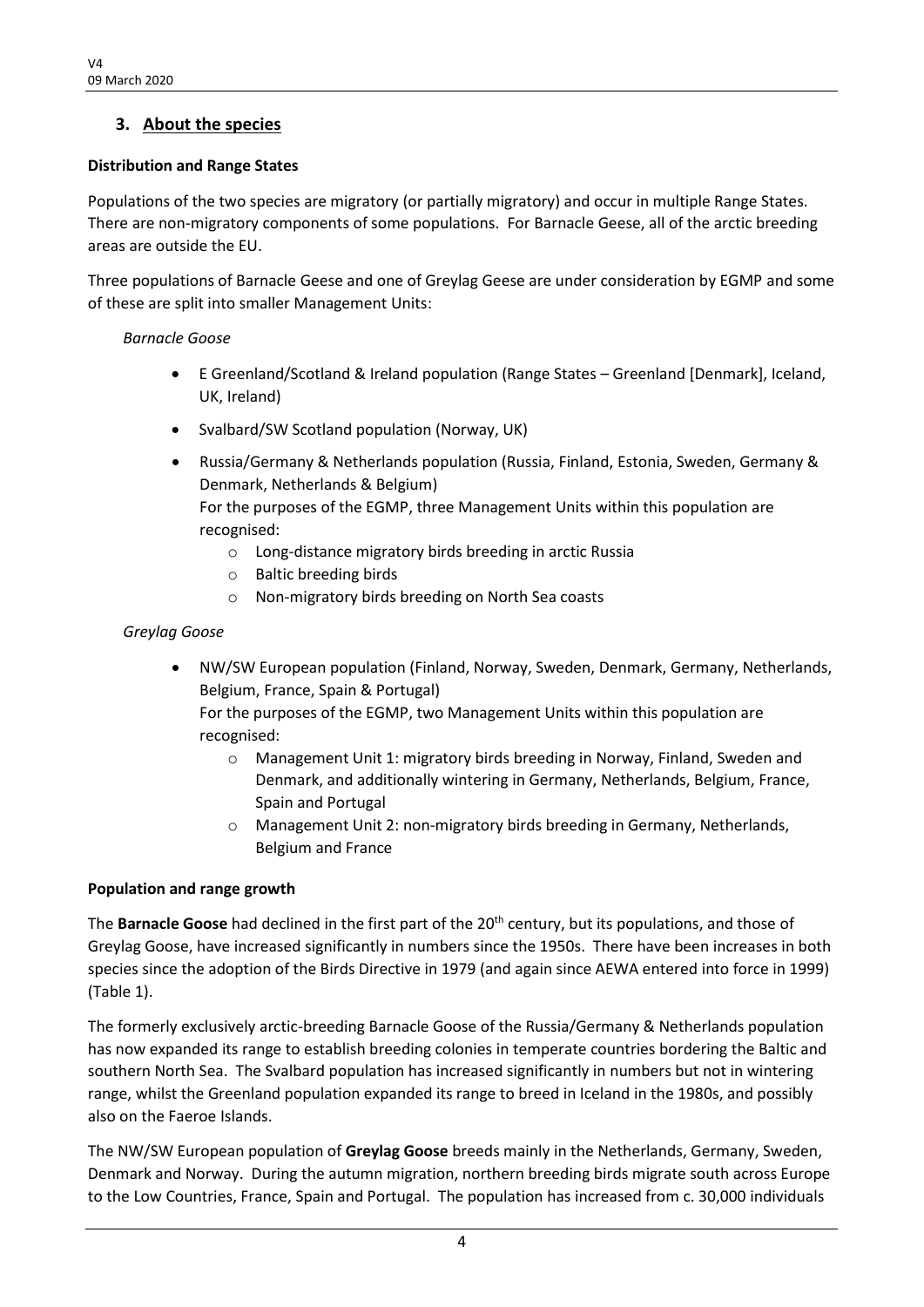in the mid-1960s to a currently estimate total of 900,000-1,200,000. A number of informal reintroductions played an important role in this population expansion.

Wintering numbers have increased in all Range States, particularly in Germany, Denmark, Sweden, France and the Netherlands and to a lesser extent in Spain (where occurrence is dependent on annual environmental conditions). Numbers are now significantly greater than at the adoption of the Birds Directive in 1979 (also since AEWA came into force in 1999; Table 1). Understanding the population is significantly complicated by the growth in numbers and range of resident Greylag Geese now breeding in many European countries, with which migratory birds significantly mix in the non-breeding season.

# **4. Different types of reference values**

There are a number of different types of reference value, and their relationship to each other is shown in in Figure 1.



Figure 1. The conceptual relationship between different types of reference values. If it is appropriate to set management targets for a species, these should always be larger than Favourable Reference Values.

## **Minimum Viable Populations to maintain evolutionary potential**

The need for sufficient individuals in a population to:

- 1. avoid the risk of genetic inbreeding to maintain evolutionary potential; and also
- 2. to buffer against the effects of random environmental effects.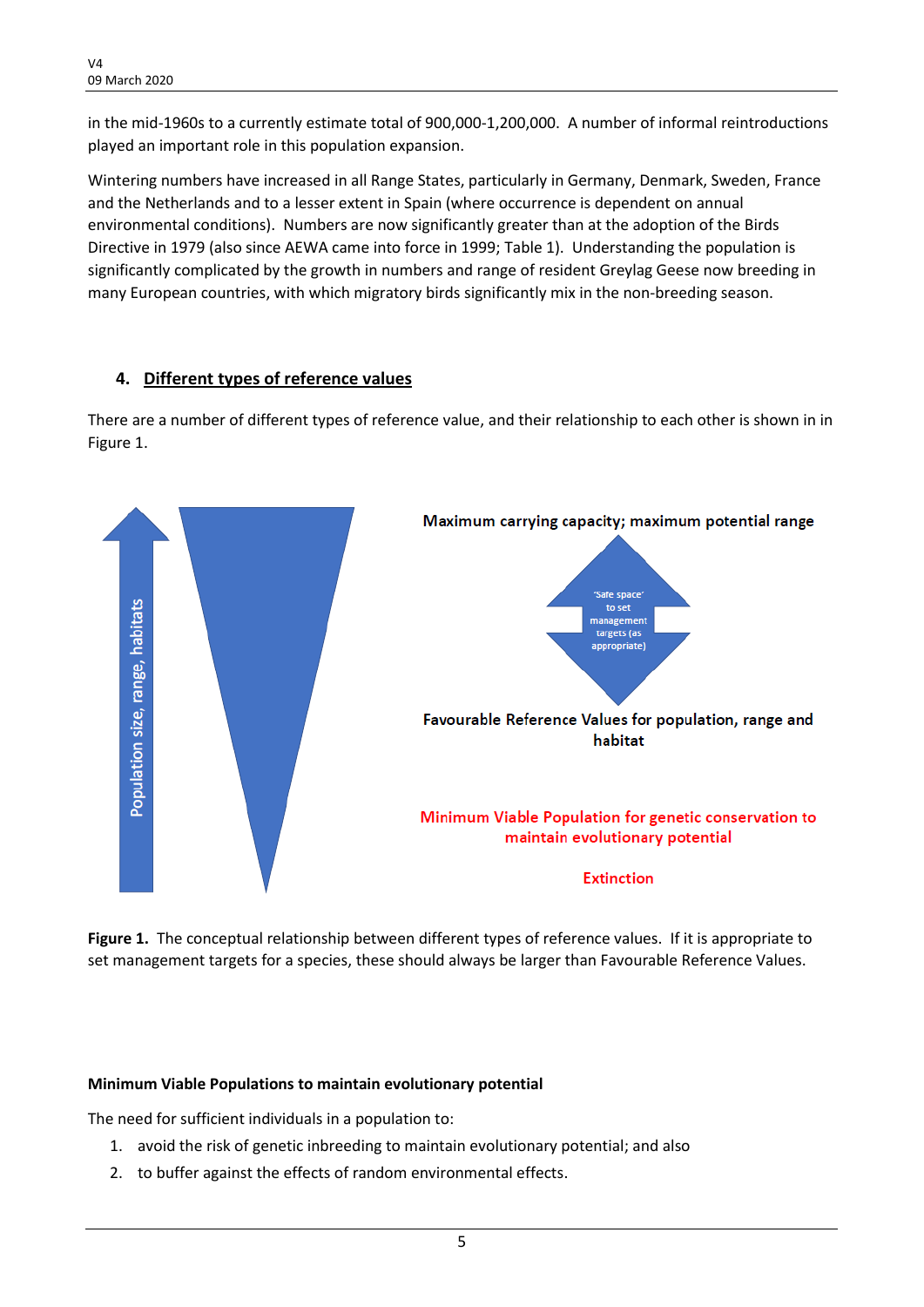A generalised guideline is that a genetic Minimum Viable Population (MVP) is equal to an effective population size of 500 mature individuals<sup>6</sup>. Allowing for non-breeding birds within Barnacle Goose populations, an effective population size of 500 is the equivalent to a counted population of 1,426 individuals.

Population modelling of life-history statistics allows the calculation of risk from random environmental effects (for example, continuous runs of years with no breeding) such that the population declines below the genetic Minimum Viable Population. For the three Barnacle Geese populations, numbers that are sufficient to sustain the population above the genetic MVP with 99% probability are relatively small. For the Greenland population this is 5,026; for the Svalbard population 2,626; and for the Russian/Germany & Netherlands population 4,526).

### **Legal reference values**

To comply with respective treaty obligations, in principle, population sizes cannot be lower than they were when treaties came into force.

- The legal reference values for the Birds Directive are the size of populations in c. 1980 (called Directive Values - DV);
- For AEWA legal reference values are those in c. 2000 (called Agreement Values).

Table 1 gives relevant values. The status of a species when the Directive or the Agreement was adopted (*i.e.* the DV or AV) was not necessarily favourable at that time and therefore legal reference values are often lower than FRVs. Especially for those species that were listed as in need of special conservation measures (such as site-designation) it can be assumed that legislators at the time considered them as in a non-favourable status.

## **Favourable Reference Values**

Following EU Guidance, and in the context of the AEWA/CMS definition of Favourable Conservation Status (FCS) (Appendix), three FRVs need to be considered within their historic contexts 7 :

- Favourable Reference Population (FRP);
- Favourable Reference Range (FRR); and
- Favourable Reference Habitat (FRH)<sup>8</sup>.

The FRV for a population is always larger than the MVP for demographic and genetic viability. Even though these FRVs are important elements in establishing the status of a species, there are also other elements to be taken into account such as trends in range and population, population structure, habitat quality, as well as future prospects (see EU Guidance).

FRVs are often interdependent: the values for population size should be considered in the light of values for range and habitat. The EU Guidance therefore suggests an iterative process. On the other hand, there are situations where values may need to be considered independently. For example, for colonial species it does not follow that a change in population numbers leads to a proportionate change in range. Each FRV element thus provides a different way of assessing conservation status. There is always a need to use a 'case-by-case' approach.

 $6$  Cf. EU Guidance 2017, p.119

 $7$  This also relates to the CMS requirement (Article 1c(4)) that status will be considered favourable when "the distribution and abundance of the migratory species approach historic coverage and levels to the extent that potentially suitable ecosystems exist and to the extent consistent with wise wildlife management;"

<sup>8</sup>Whilst not part of FCS assessment for species under EU Guidance, habitat is an element of the AEWA/CMS definition of FCS. See below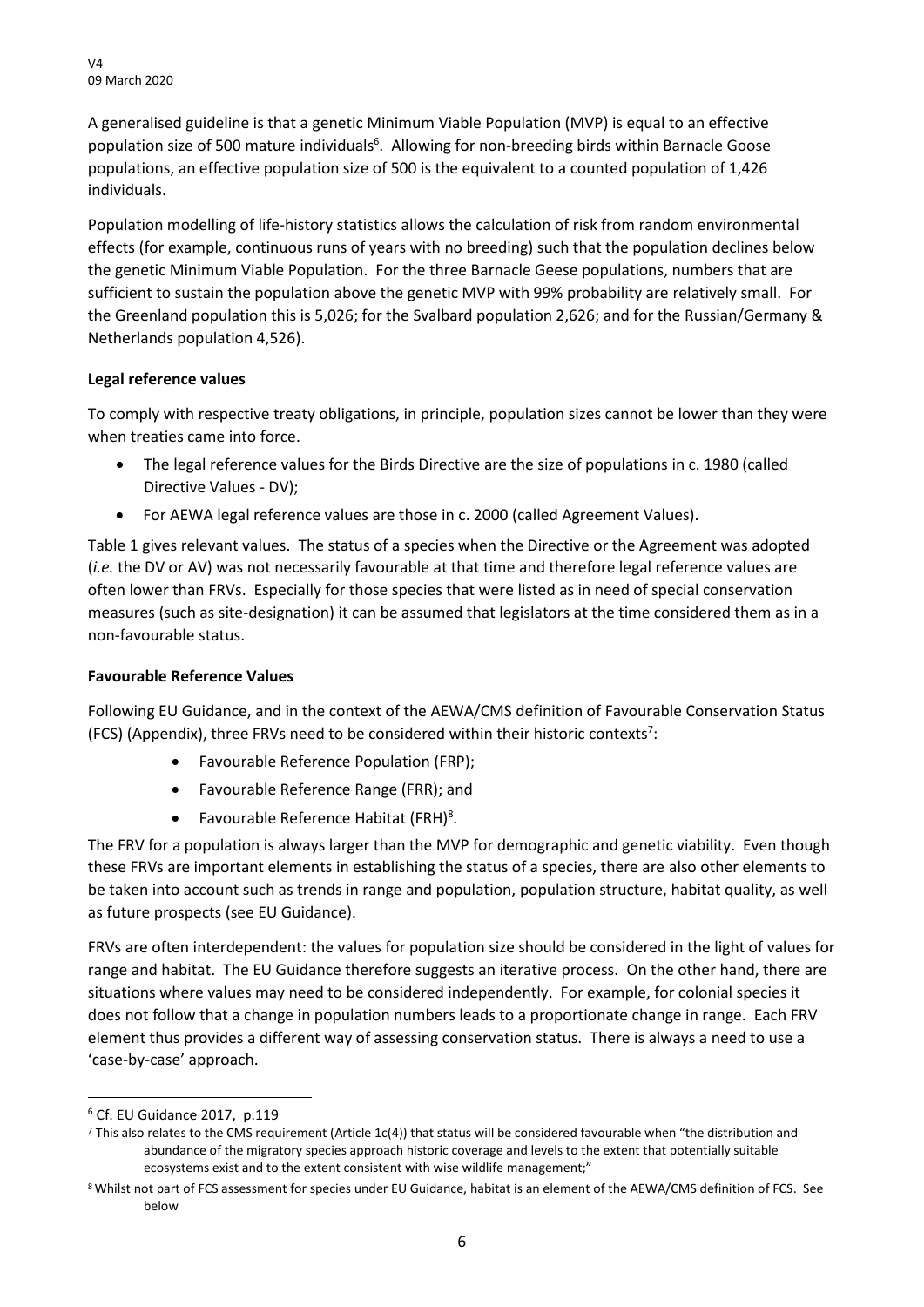### **Carrying capacity**

Both the EC and the AEWA TC guidelines recognise that carrying capacity (as shown in Figure 1) can inform setting FRVs. However, it is not a requirement to set FRVs at carrying capacity if a population is otherwise a long-term viable component of its natural habitat.

## **5. Establishing Favourable Reference Values**

### *The process: what scale?*

EU Guidance indicates that for migratory populations, with individuals showing large cyclic, directed movements, FRVs are normally set through cooperation between Member States where the species normally occurs at given periods of the year. Therefore, the most appropriate approach to define FRVs for Barnacle Goose populations is at international scale and collaboratively between Range States.

For Greylag Geese (some population components of which are either partially migratory or non-migratory), AEWA Parties have agreed that FRVs will be defined nationally by Range States for the breeding season, and that non-breeding season values will be derived from these values. This follows established processes.

### *The process: what information?*

EU Guidance proposes two different approaches to establish FRVs: either an approach based on historic reference levels (comparing the current situation to a more favourable historical situation, *i.e.* a 'reference based' approach), or an approach based on modelled information for the population, *i.e.* a 'population based' approach. In practice, for most species, iteration between the two approaches can be used based on best available information.

Owing to general lack of compiled historic information for the three FRV elements across the populations and Management Units, a broadly population-based approach has been used for the two geese species informed by existing historic information as appropriate.

In calculating individual FRVs, using different approaches and comparing these increases the robustness of conclusions.

#### *Assessing Favourable Reference Population*

#### *Genetic and demographic Minimum Viable Population sizes*

EU Guidance requires consideration of genetic and demographic Minimum Viable Population size as a first step in a population-based approach. As outlined above and in background documents, these values are all very significantly smaller than respective legal reference values for the two species of geese.

#### *Selecting FRP values*

EU Guidance<sup>9</sup> indicates that "if MVP is much smaller than the size of the population at the date of entry into force of the Directive, then the FRP should be equal to the latter value". This approach has been adopted, although the Agreement Value – a larger and more contemporary value – has been used instead of the Directive Value.

*What is an ecologically flourishing population?*

<sup>9</sup> EU Guidance 2017, p.121-122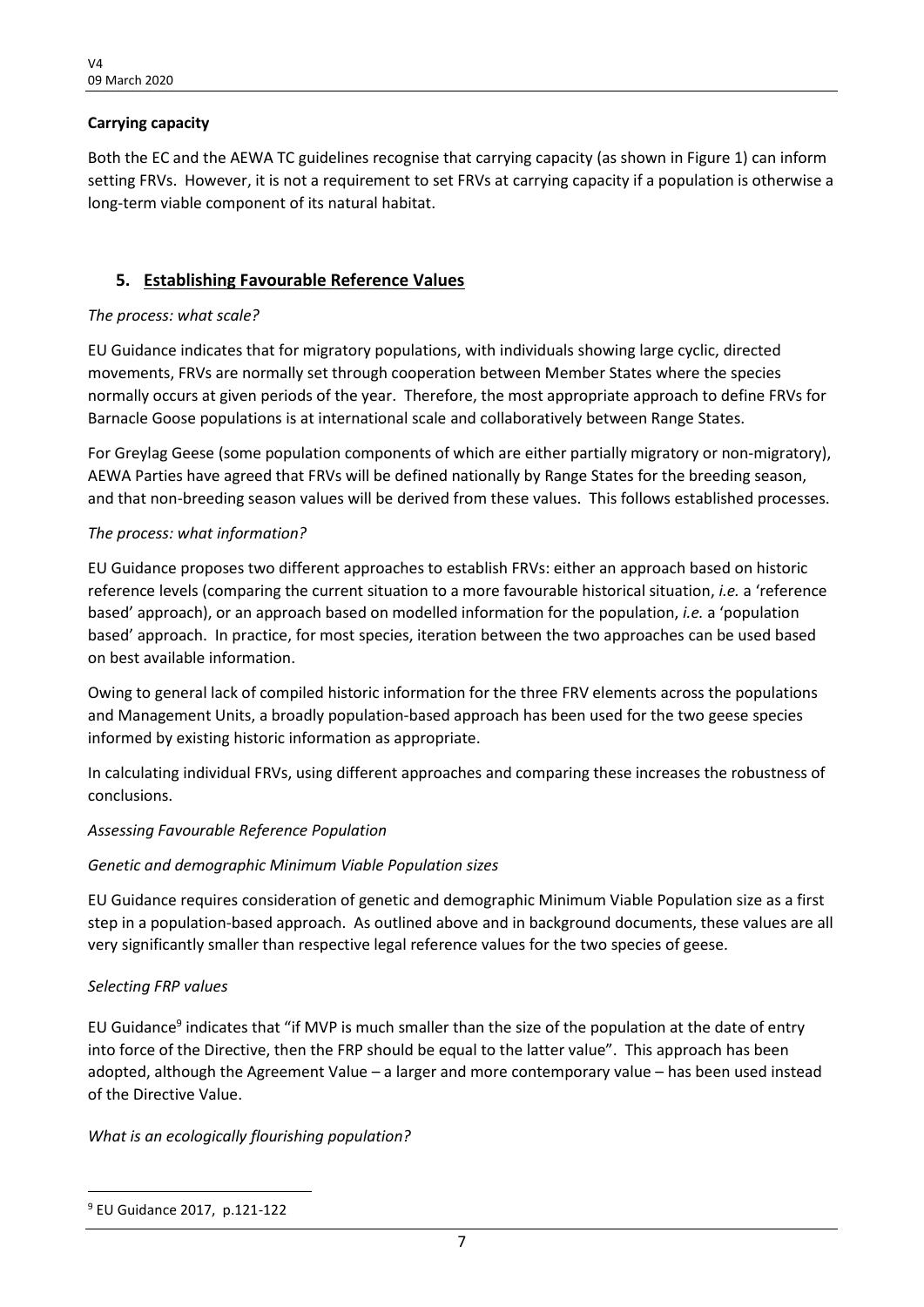In establishing FRVs at levels which represent ecologically flourishing/functional populations *i.e.* values that express more than a minimal status, the following attributes<sup>10</sup> have been found to be helpful as a guide. Successfully conserved species will:

- (a) be self-sustaining demographically and ecologically;
- (b) be genetically robust;
- (c) have healthy populations;
- (d) have representative populations distributed across the historical range in ecologically representative settings;
- (e) have replicate populations within each ecological setting; and
- (f) be resilient across their range.

In considering the status of a population at historical points in time (*i.e.* Directive and Agreement Values), it is helpful to consider whether the population was then ecologically flourishing, as informed by the above attributes.

### *Assessing Favourable Reference Range*

EU Guidance, and AEWA/CMS definitions (Appendix), makes clear that *range* is different from (and much larger than) the *distribution* of a species. Range encompasses the general area occupied by the species, not the fine scale of distribution of individual sites used. Range is accordingly defined at a wide spatial scale, especially for mobile species like geese.

In the case of the two geese species, FRR values are suggested to be defined by Range States, for naturally occurring populations, as the extent of recently assessed range (since there has been no range losses over recent decades).

#### *Assessing Favourable Reference Habitat*

In the case of the two species, understanding of the sufficiency of habitat was logically derived from consideration of trends in population size and range.

Whilst habitat extent values do not need to be established, there needs to be an assessment as to whether there is enough habitat to support the FRP.

Whilst Barnacle Geese are traditionally specialist grazers of coastal saltmarshes, as populations have increased, they have increasingly adapted to feeding on inland, intensively managed, grasslands. Additionally, a range of factors have caused local declines in saltmarsh extent and condition, locally exacerbating this trend away from natural habitats. Thus, assessments of habitat need to consider the scope for restoration of natural habitats - although given the species' demonstrated ecological adaptability this will not resolve agricultural conflicts in itself.

#### *Proposed Values*

Based on the assessment process outlined in the EU Guidance, and summarised above, the following reference values are proposed (all summarised in Table 2).

<sup>&</sup>lt;sup>10</sup> Redford, K.H., Amato, G., Baillie, J., Beldomenico, P., Bennett, E.L., Clum, N., Cook, R., Fonseca, G., Hedges, S., Launay, F. & Lieberman, S. 2011. What does it mean to successfully conserve a (vertebrate) species? *BioScience* 61(1): 39-48.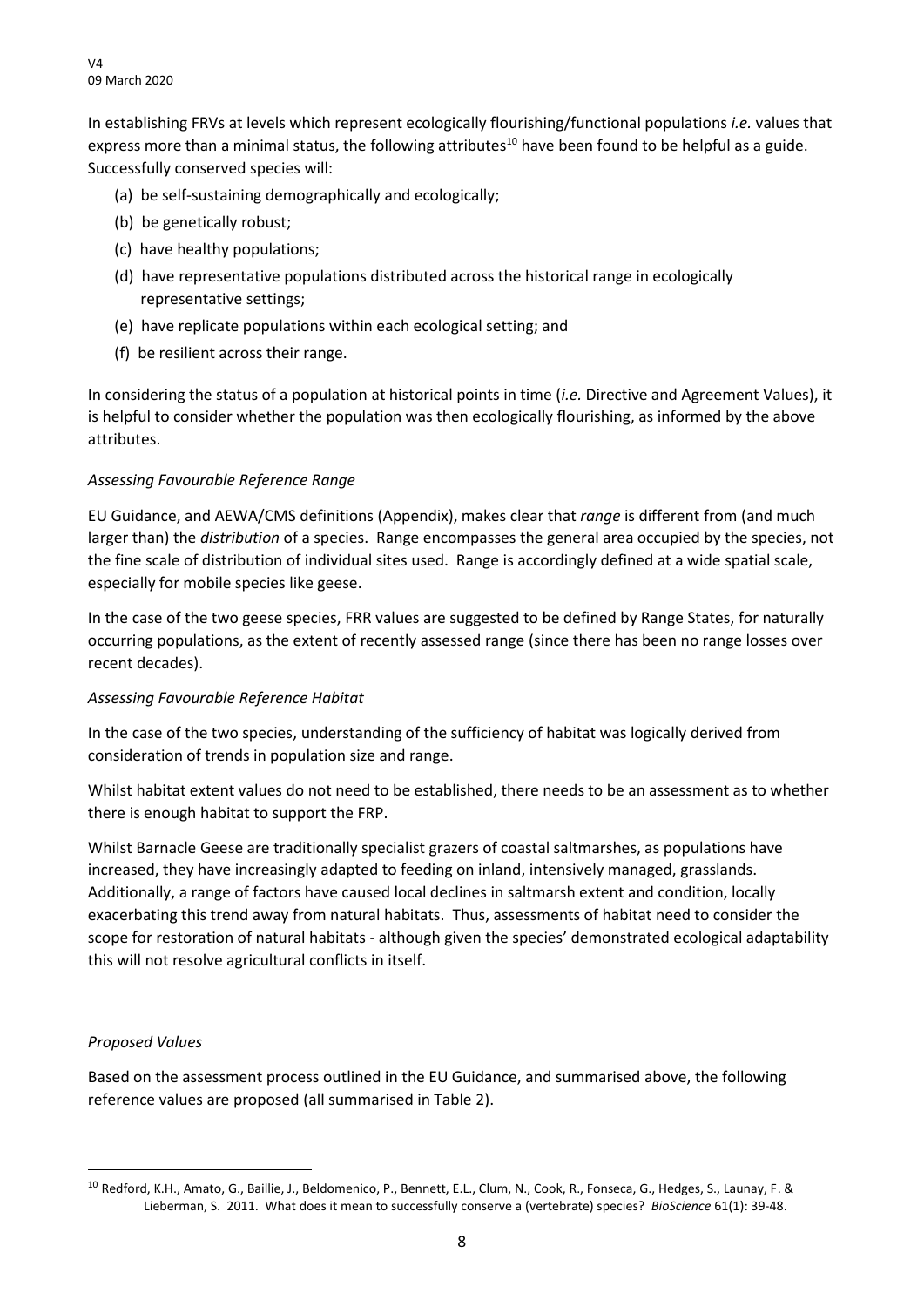#### **Barnacle Goose**

#### **1. E Greenland/Scotland & Ireland population**

#### *Favourable Reference Population*

As explained above, defined at the Agreement Value level (54,000 individuals) since the population was then already ecologically flourishing (above) but was then dependent on artificial habitats to a lesser extent than at present thus representing more limited risk to other habitats than at current levels.

#### *Favourable Reference Range*

Proposed to be set at the extent as assessed for the period 2013 – 2018 because this is sufficient to ensure the long-term viability of an ecologically flourishing population and there is no evidence of past range contractions.

#### *Favourable Reference Habitat*

Overall growth of the population is continuing, indicating that the available habitat is sufficient to support the population at the current level and possibly beyond.

#### **2. Svalbard/SW Scotland population**

#### *Favourable Reference Population*

The population (currently of 41,700) winters primarily on one SPA<sup>11</sup> on the Scotland/England border. A FRP of 25,000 individuals is proposed based on the lower threshold for listing within Column B1<sup>12</sup> of [AEWA's Action Plan](https://www.unep-aewa.org/sites/default/files/basic_page_documents/agreement_text_english_final.pdf). This is because decline below this value would trigger a significant change the legal status of the population under the requirements of the Action Plan, namely legal protection from hunting. This value is much higher than both genetic and demographic MVPs and the Directive Values.

#### *Favourable Reference Range*

The breeding, staging and wintering range as assessed for the period 2013 – 2018 is sufficient to support the population at the current level, which is already higher than the proposed FRP. The range in all three seasons shows no deficiency that would jeopardise the long-term viability of the population. Therefore, it is proposed to define the Favourable Reference Range at the level of the 2013 – 2018 assessment period.

#### *Favourable Reference Habitat*

Overall growth of the population is continuing, indicating that the available habitat is sufficient to support the population at the current level and possibly beyond.

#### **3. Russia/Germany & Netherlands population**

The population consists of three Management Units:

- long-distance migratory geese breeding in Russian arctic;
- short-distance migrants breeding in the Baltic; and
- resident geese breeding around the coasts of the southern North Sea.

<sup>&</sup>lt;sup>11</sup> The population level for the Upper Solway Firth SPA was 12,300 at classification in November 1992.

<sup>12</sup> Category B1: "*Population numbering between 25,000 and around 100,000 individuals and which do not fulfil the conditions in respect of column A*" (cf. Table 1 of the AEWA's Action Plan)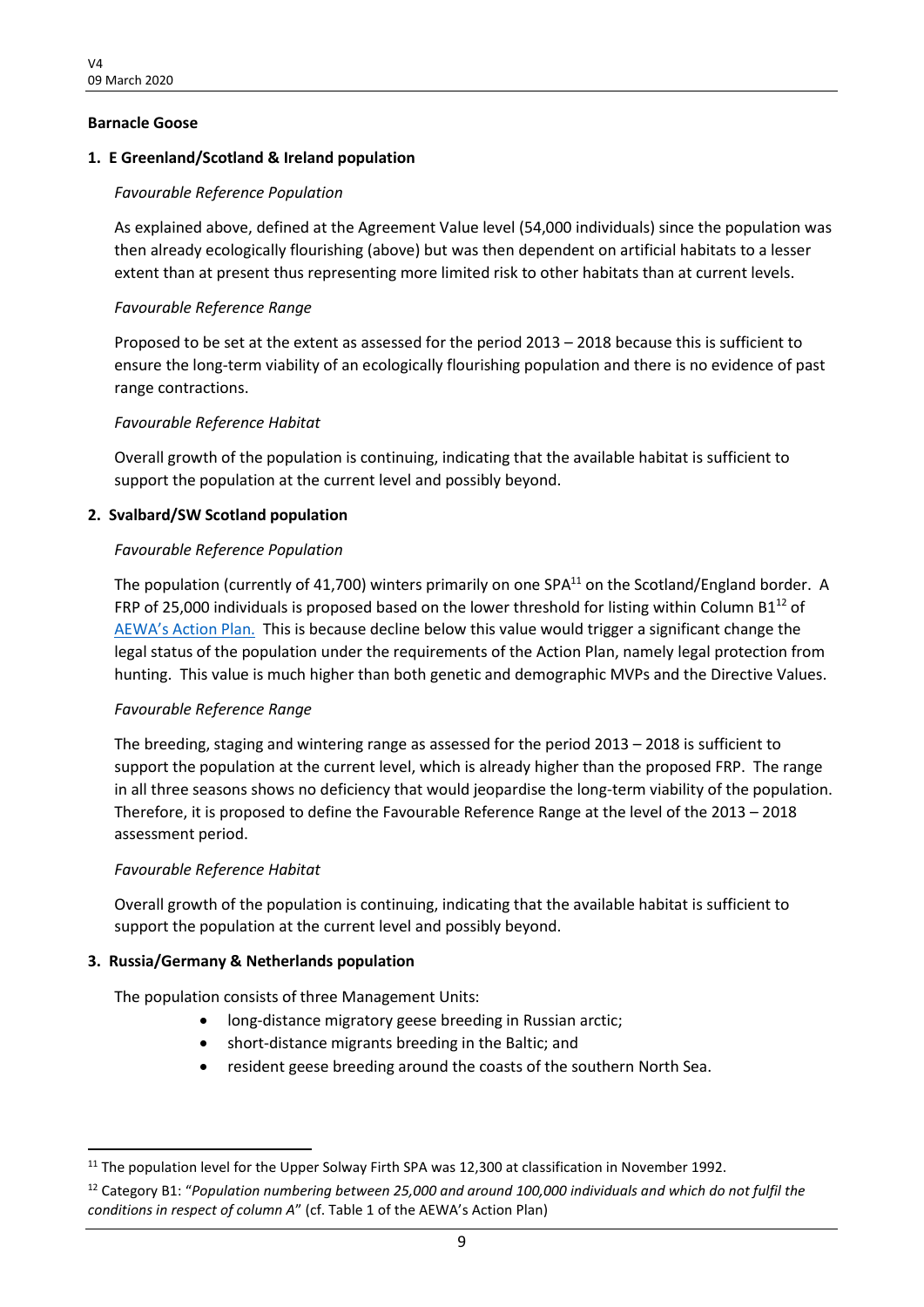The temperate breeding populations are partly introduced and partly established naturally. All three Management Units winter in Germany and the Netherlands, and increasingly in Belgium, Denmark and Sweden where they mix.

#### *Favourable Reference Population*

It is proposed to define the Favourable Reference Population for the entire non-breeding population at the Agreement Value of 380,000 individuals (see above) because the population was already ecologically flourishing at that level. It had already reached the carrying capacity of the Baltic staging areas but was dependent to a lesser extent on artificial habitats than currently. It then represented also more limited risk to other habitats, using semi-natural habitats to a greater extent than at current levels. This value is much higher than both the MVP and the Directive Value.

For the Baltic Management Unit, it is recommended that the breeding FRP be defined (above Agreement Values and MVPs) as the sum of the nationally established values in those Range States where it breeds naturally.

For the North Sea Management Unit, it is recommended that the breeding FRP be defined (greater than Agreement Values and MVPs) as the sum of the nationally established values in those Range States where it breeds naturally.

The FRP for the Russian Management Unit will be obtained by deducting the FRPs of the other two Management Units from the flyway FRP of 380,000 individuals<sup>13</sup>.

#### *Favourable Reference Range*

It is suggested to define the Favourable Reference Range for the Russian Management Unit at the level of the 2013 – 2018 reporting period for both the breeding and passage seasons, as there is no sign of deficiencies in the range at the level of the FRP.

For the Baltic Management Unit, the FRR should be defined collectively by the Range States with naturally occurring breeding populations taking into account the range requirement of the FRP.

For the North Sea Management Unit, the FRR should be defined nationally by the Range States with naturally occurring breeding populations taking into account the range requirement of the FRP.

#### *Favourable Reference Habitat*

The continued exponential growth of both the Russian and North Sea Management Units shows that there is sufficient habitat even beyond current population levels. Although population levels since the mid-1990s have exceeded the carrying capacity of the staging areas in the Baltic, this has not limited the growth of the population, since Barnacle Geese managed to adapt to this situation - first by using a larger area in the Baltic on migration, and then by staging for a shorter period in the region and staying longer on the wintering grounds.

The further growth of the Swedish coastal breeding population seems to be limited by the availability of suitable habitats that triggered the expansion of the range within Sweden and to other countries. However, sufficient habitat is available to support at least the current population size.

The FRH values for the Baltic and North Sea Management Units will be defined at national level by the Range States where it occurs naturally as a breeding species.

<sup>&</sup>lt;sup>13</sup> Equivalent to 136,700 pairs using a breeding to non-breeding conversion factor of 2.78 derived with EGMP data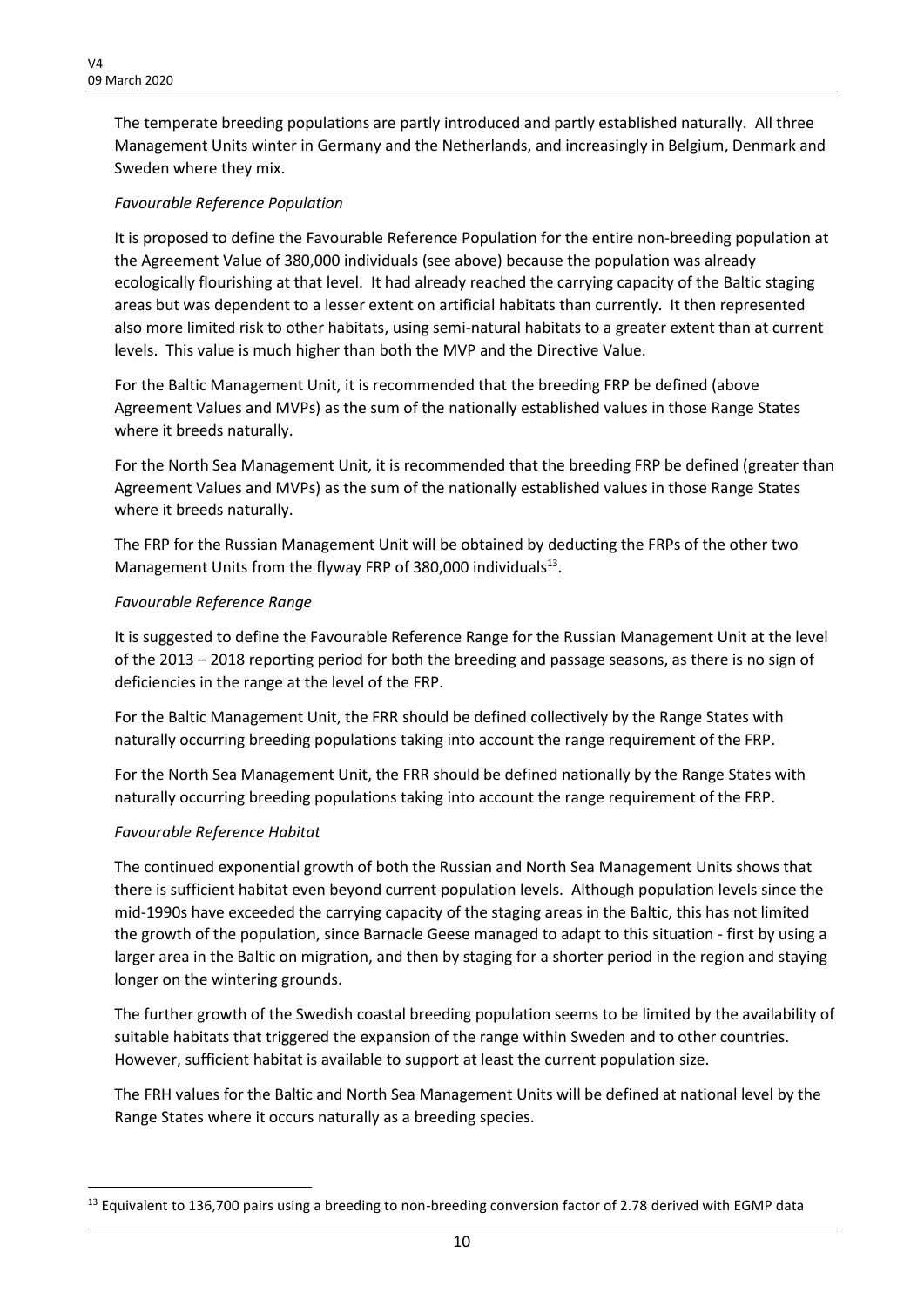All wintering Range States have been asked to provide information on the FRVs for Barnacle Goose range and habitat for the non-breeding season though a consultation process.

### **Greylag Goose**

### **NW/SW European population**

It is proposed that all three Favourable Reference Values for the breeding season (for population, range and habitat), as well as the FRVs for range and habitat for the non-breeding season be established nationally by Range States, and then communicated to the AEWA Secretariat.

The Favourable Reference Population for the non-breeding seasons will be derived from the national breeding Favourable Reference Populations by the EGMP Data Centre using appropriate conversion factors.

This approach allows aggregating Favourable Reference Values from the national level, to the Management Unit, and then to the flyway population levels as indicated in Figure 2.



Figure 2. Hierarchical aggregation of FRVs for the breeding seasons for the NW/SW European Greylag Goose population.

As outlined above, whilst exact extent habitat values do not need to be established, there needs to be an assessment as to whether there is enough habitat to support the Favourable Reference Population.

Recommended approaches are summarised in Table 2.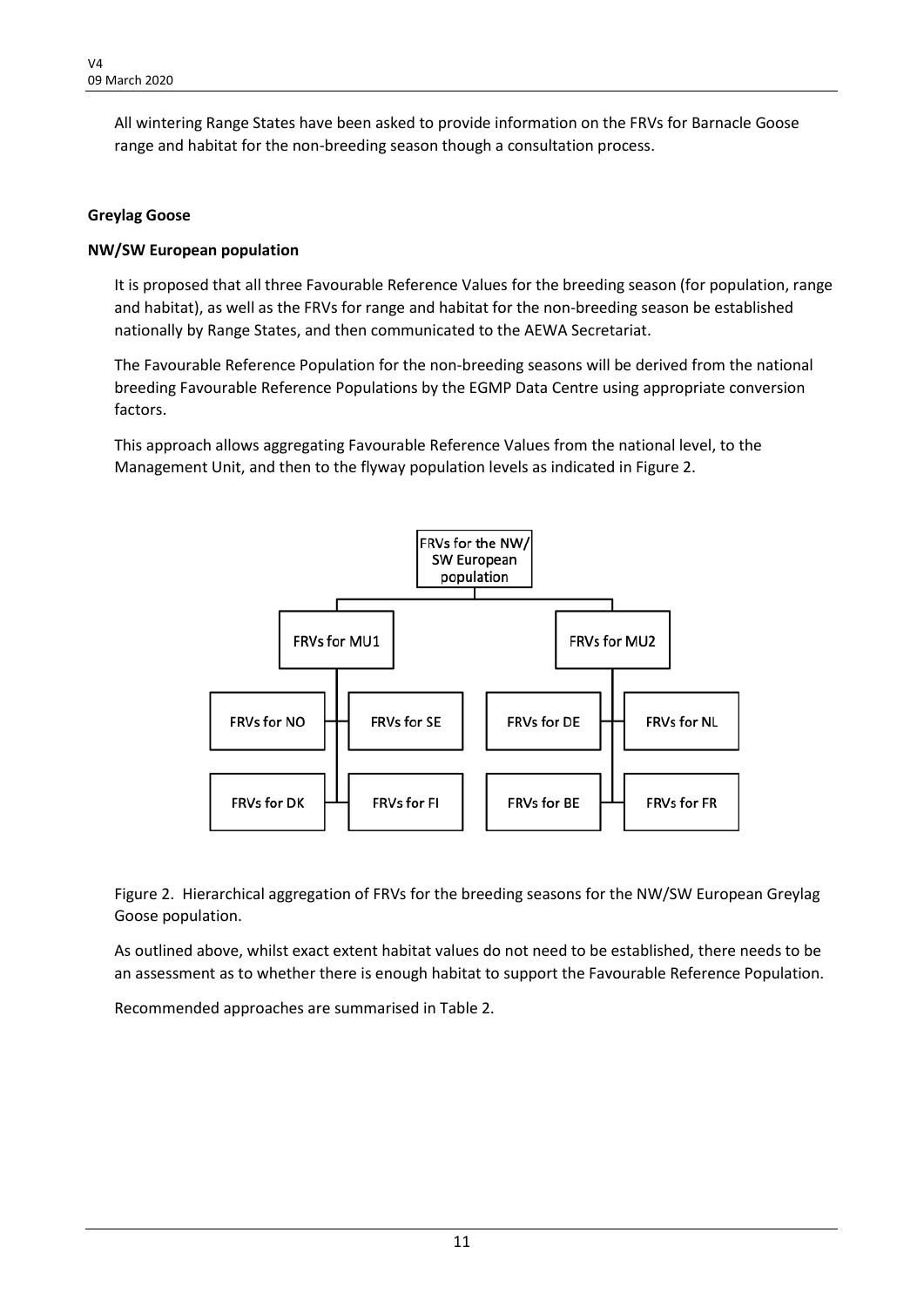# **Table 1. Legal and population status of Barnacle and Greylag Geese**

|                                        | <b>Migratory</b><br>status                           | <b>Birds</b><br><b>Directive</b><br><b>Annex I</b> | <b>Birds</b><br><b>Directive</b><br><b>Annex II</b> | <b>AEWA Action</b><br><b>Plan Table 1</b><br>status <sup>14</sup> | 1950s<br>population | <b>Directive</b><br>Value<br>(1980) | Agreement<br>Value<br>(2000) | <b>Current Value</b><br>(2010s) | Demographic<br><b>MVP</b> |
|----------------------------------------|------------------------------------------------------|----------------------------------------------------|-----------------------------------------------------|-------------------------------------------------------------------|---------------------|-------------------------------------|------------------------------|---------------------------------|---------------------------|
| <b>Barnacle Geese</b>                  |                                                      | $\checkmark$                                       |                                                     |                                                                   |                     |                                     |                              |                                 |                           |
| E Greenland/SW<br>Scotland             | Migratory                                            | $\checkmark$                                       |                                                     | <b>B1</b>                                                         | 8,277               | 33,815                              | 53,823                       | 72,162                          | 5,026                     |
| Svalbard/SW<br>Scotland                | Migratory                                            | $\checkmark$                                       |                                                     | A3a                                                               | 1,350               | 9,050                               | 23,000                       | 41,700                          | 2,626                     |
| Russia/Germany &<br><b>Netherlands</b> | Migratory,<br>partially<br>migratory<br>and resident | $\checkmark$                                       |                                                     | C1                                                                | 10,000              | 47,919                              | 380,000                      | 1,200,000                       | 4,526                     |
| <b>Greylag Goose</b>                   |                                                      |                                                    | $\checkmark$                                        |                                                                   |                     |                                     |                              |                                 |                           |
| NW/SW Europe                           | Migratory,<br>partially<br>migratory<br>and resident |                                                    | $\checkmark$                                        | C1                                                                | $<$ 30,000 $^{15}$  | 120,00016                           | 400,000                      | 900,000-<br>1,200,000           |                           |

<sup>&</sup>lt;sup>14</sup> For species listed in Columns B and C hunting is possible

 $15$  mid-1960s

<sup>16</sup> mid-1980s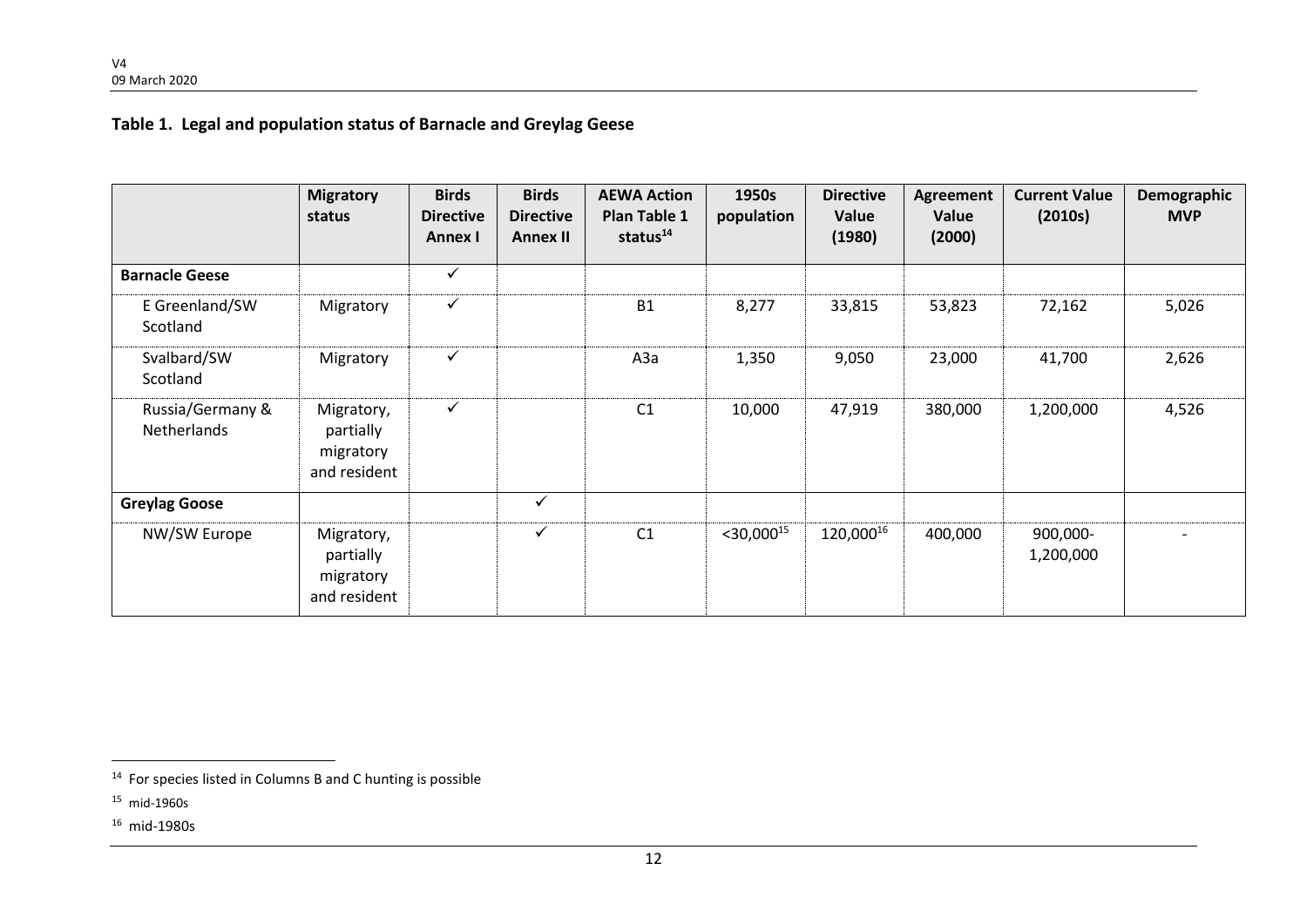|                             | <b>Favourable Reference Population</b>                                                                                                                                                  | <b>Favourable Reference Range</b>                                                                                                                                             | <b>Favourable Reference Habitat</b>                                                                                                                                                              |  |
|-----------------------------|-----------------------------------------------------------------------------------------------------------------------------------------------------------------------------------------|-------------------------------------------------------------------------------------------------------------------------------------------------------------------------------|--------------------------------------------------------------------------------------------------------------------------------------------------------------------------------------------------|--|
| <b>BARNACLE GOOSE</b>       |                                                                                                                                                                                         |                                                                                                                                                                               |                                                                                                                                                                                                  |  |
| <b>Greenland population</b> | $4.2.1^{17}$                                                                                                                                                                            | 4.2.2                                                                                                                                                                         | 4.2.3                                                                                                                                                                                            |  |
|                             | Agreement Value = 54,000 individuals                                                                                                                                                    | Current Value (2013 - 2018 assessment<br>period)                                                                                                                              | No value established as such but needs<br>assessment as to whether habitat<br>extent is enough to support the FRP <sup>18</sup>                                                                  |  |
| <b>Svalbard population</b>  | 5.2.1                                                                                                                                                                                   | 5.2.2                                                                                                                                                                         | 5.2.3                                                                                                                                                                                            |  |
|                             | 25,000 individuals - lower threshold of<br>criterion for listing in Colum B1 of<br>AEWA' Action Plan (Agreement Value =<br>23,000 individuals, Directive Value =<br>9,050 individuals). | Current Value (2013 - 2018 assessment<br>period)                                                                                                                              | No value established as such but needs<br>assessment as to whether habitat<br>extent is enough to support the FRP <sup>18</sup>                                                                  |  |
| RU, DE & NL population      |                                                                                                                                                                                         |                                                                                                                                                                               |                                                                                                                                                                                                  |  |
| <b>WINTER</b>               |                                                                                                                                                                                         |                                                                                                                                                                               |                                                                                                                                                                                                  |  |
| <b>Flyway</b>               | 6.2.1.1                                                                                                                                                                                 | 6.2.2.5                                                                                                                                                                       | 6.2.3.4                                                                                                                                                                                          |  |
|                             | Agreement Value = 380,00 individuals                                                                                                                                                    | Current Value (2013 - 2018 assessment<br>period)                                                                                                                              | No value established as such but needs<br>assessment as to whether habitat<br>extent is enough to support the FRP <sup>18</sup>                                                                  |  |
| <b>BREEDING</b>             |                                                                                                                                                                                         |                                                                                                                                                                               |                                                                                                                                                                                                  |  |
| <b>Flyway</b>               | 136,700 pairs (i.e. winter<br>population/2.78)                                                                                                                                          | 6.2.2.4<br>Breeding = Current Value (2013 - 2018<br>assessment period) [= sum of three<br>MUs]<br>Non-breeding (including both passage<br>and wintering) = FRR for Russian MU | No value established as such but needs<br>assessment for the three MUs<br>combined (based on national<br>assessments) as to whether habitat<br>extent is enough to support the FRP <sup>18</sup> |  |

### **Table 2. Summary of approaches to determine Favourable Reference Values for Barnacle and Greylag Goose populations**

<sup>17</sup> Numbers relate to section numbering of [Doc. AEWA/EGMIWG/4.17/Rev.1 – UPDATE TO FINAL IWG 5 DOC REF]

 $^{18}$  With the FRP at the Agreement Value (which is less than the current population size), it follows that there is current sufficient habitat to support the established FRP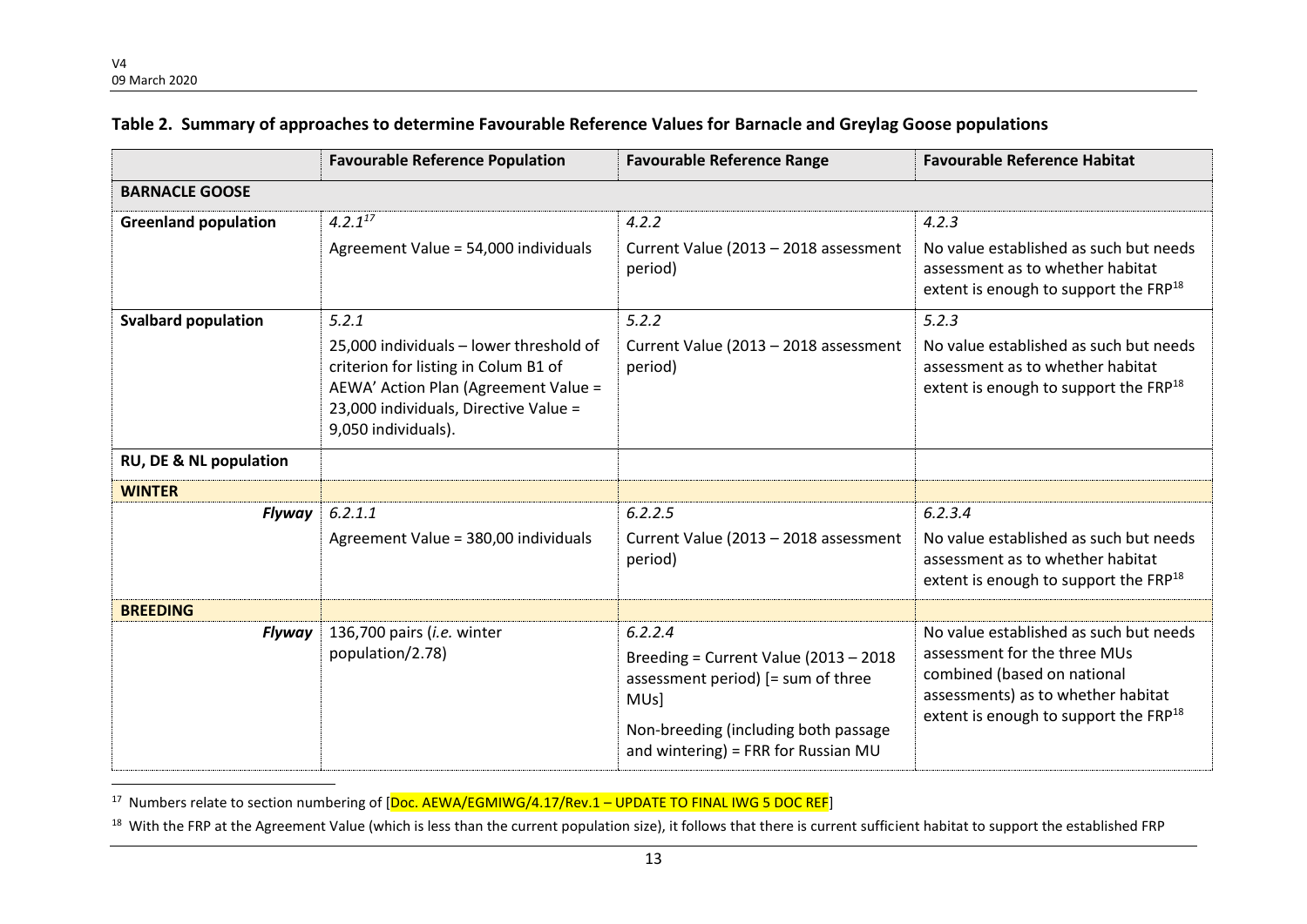|                                                        | <b>Favourable Reference Population</b>                                                                                                                                           | <b>Favourable Reference Range</b>                                                                                                                                                                                                 | <b>Favourable Reference Habitat</b>                                                                                                                    |
|--------------------------------------------------------|----------------------------------------------------------------------------------------------------------------------------------------------------------------------------------|-----------------------------------------------------------------------------------------------------------------------------------------------------------------------------------------------------------------------------------|--------------------------------------------------------------------------------------------------------------------------------------------------------|
| <b>Russian Management Unit</b>                         | 6.2.1.4<br>Flyway FRP (= Agreement Value) minus<br><b>Baltic and North Sea MUs</b>                                                                                               | 6.2.2.1<br>Current Values (2013 - 2018<br>assessment period) for both breeding,<br>and non-breeding (i.e. passage and<br>wintering combined) separately                                                                           | 6.2.3.1<br>No value established as such but needs<br>national assessment as to whether<br>habitat extent is enough to support the<br>$FRP^{18}$        |
| <b>Baltic Management Unit</b>                          | 6.2.1.2<br>Sum of nationally defined FRPs<br>(>Agreement Value) for those Range<br>States that consider they have naturally<br>occurring populations only                        | 6.2.2.2<br>Breeding = Current Value $(2013 - 2018$<br>assessment period) {excluding<br>introductions}<br>Non-breeding = Current Value (2013 -<br>2018 assessment period) in relevant<br>parts of the range                        | 6.2.3.2<br>No value established as such but needs<br>national assessment as to whether<br>habitat extent is enough to support the<br>$FRP^{18}$        |
| <b>North Sea Management</b><br>Unit<br>(non-migratory) | 6.2.1.3<br>Sum of national values (>Agreement<br>Value) defined by those Range States<br>that consider they have naturally<br>occurring populations {excluding<br>introductions} | 6.2.2.3<br>Breeding = Current Value (2013 - 2018)<br>{excluding introductions}<br>Sum of national values defined by those<br>Range States that consider they have<br>naturally occurring populations<br>{excluding introductions} | 6.2.3.3<br>No value established as such but needs<br>national assessment as to whether<br>habitat extent is enough to support the<br>FRP <sup>18</sup> |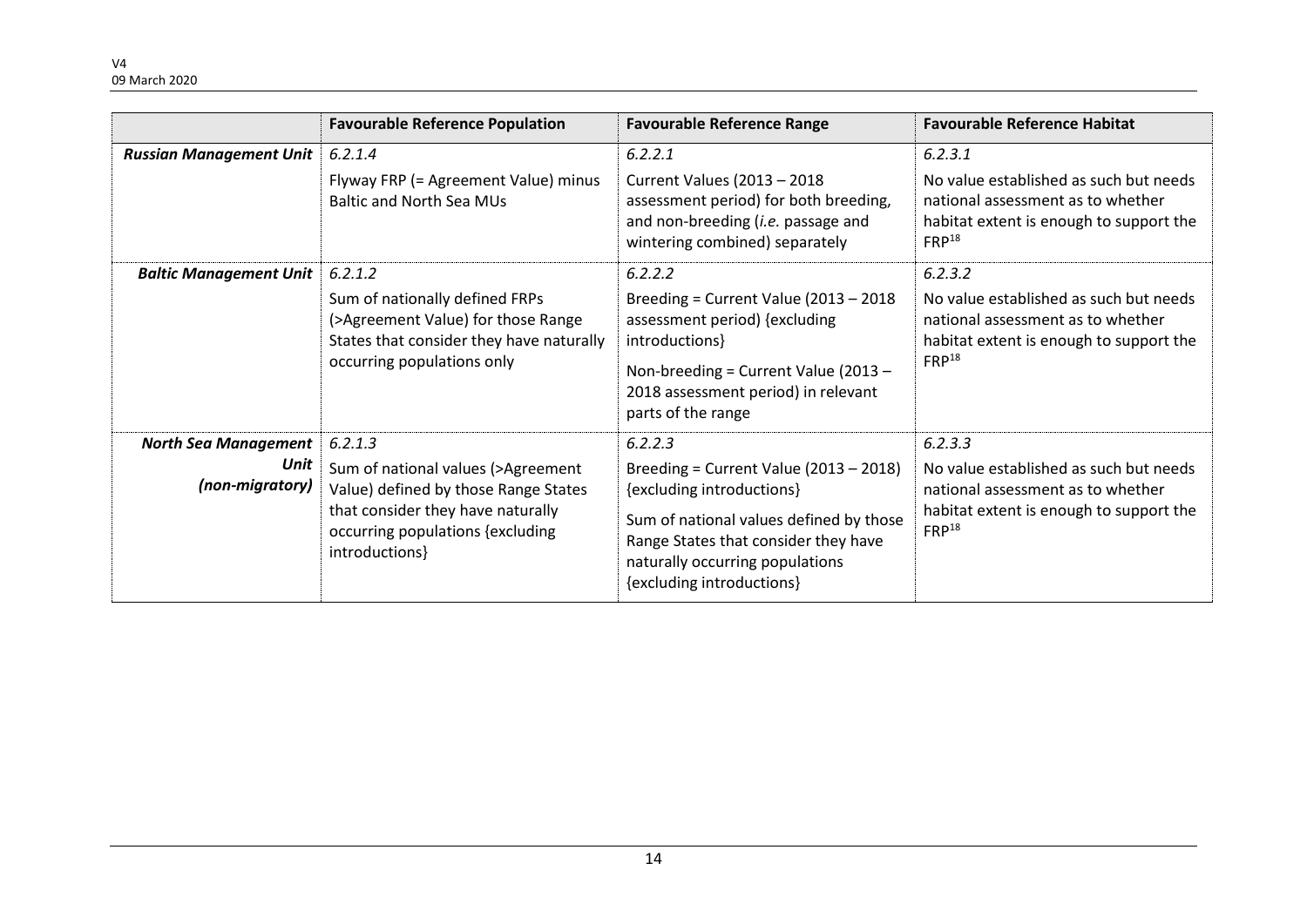|                                           | <b>Favourable Reference Population</b>                                                                                                                                                       | <b>Favourable Reference Range</b>                                                                     | <b>Favourable Reference Habitat</b>                                                                                                         |  |  |
|-------------------------------------------|----------------------------------------------------------------------------------------------------------------------------------------------------------------------------------------------|-------------------------------------------------------------------------------------------------------|---------------------------------------------------------------------------------------------------------------------------------------------|--|--|
| <b>GREYLAG GOOSE</b>                      |                                                                                                                                                                                              |                                                                                                       |                                                                                                                                             |  |  |
| NW/SW European population                 |                                                                                                                                                                                              |                                                                                                       |                                                                                                                                             |  |  |
| <b>NON-BREEDING (WINTER</b><br>& PASSAGE) |                                                                                                                                                                                              |                                                                                                       |                                                                                                                                             |  |  |
| <b>Management Unit 1</b>                  | To be derived from national breeding<br>season FRP values using appropriate<br>conversion factors (converting breeding<br>numbers in MU1 into autumn migration<br>and mid-winter numbers)    | Sum of nationally defined values<br>representing the situation in the 2013-<br>2018 assessment period | No value established as such but needs<br>national assessment as to whether<br>habitat extent is enough to support the<br>FRP <sup>18</sup> |  |  |
| <b>Management Unit 2</b>                  | To be derived from national breeding<br>season FRP values using appropriate<br>conversion factors                                                                                            | Sum of nationally defined values<br>representing the situation in the 2013-<br>2018 assessment period | No value established as such but needs<br>national assessment as to whether<br>habitat extent is enough to support the<br>FRP <sup>18</sup> |  |  |
| <b>BREEDING</b>                           |                                                                                                                                                                                              |                                                                                                       |                                                                                                                                             |  |  |
| <b>Management Unit 1</b>                  | Sum of nationally defined values from<br>relevant breeding Range States, as long<br>as these are greater than Agreement<br>Values <sup>20</sup> , otherwise Agreement Values<br>will be used | Sum of nationally defined values<br>representing the situation in the 2013-<br>2018 assessment period | No value established as such but needs<br>national assessment as to whether<br>habitat extent is enough to support the<br>FRP <sup>18</sup> |  |  |
| <b>Management Unit 2</b>                  | Sum of nationally defined values from<br>relevant breeding Range States, as long<br>as these are greater than Agreement<br>Values <sup>20</sup> , otherwise Agreement Values<br>will be used | Sum of nationally defined values<br>representing the situation in the 2013-<br>2018 assessment period | No value established as such but needs<br>national assessment as to whether<br>habitat extent is enough to support the<br>FRP <sup>18</sup> |  |  |